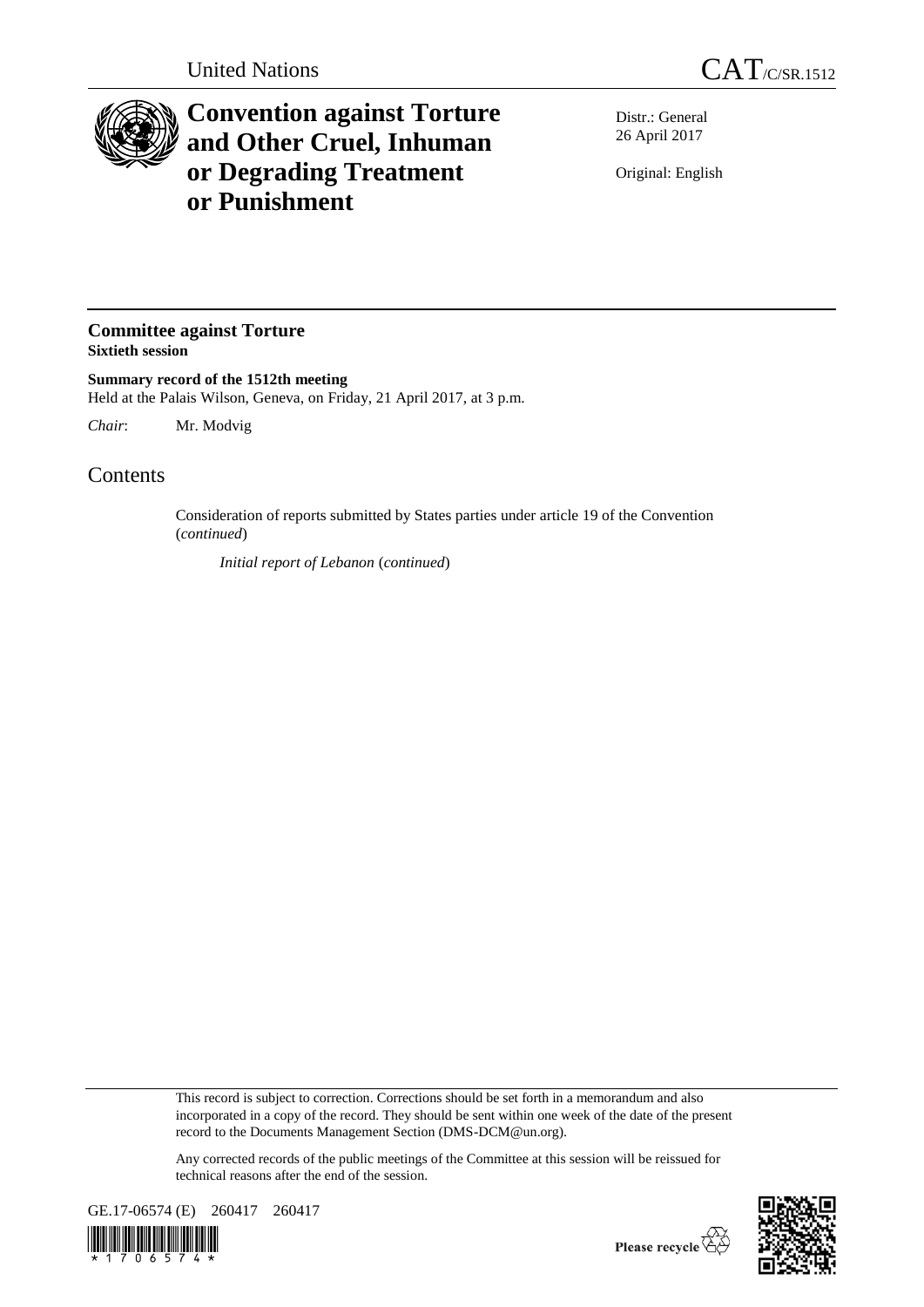*The meeting was called to order at 3 p.m.*

**Consideration of reports submitted by States parties under article 19 of the Convention** (*continued*)

*Initial report of Lebanon* (*continued*) (CAT/C/LBN/1)

1. *At the invitation of the Chair, the delegation of Lebanon took places at the Committee table*.

2. **Ms. Riachi Assaker** (Lebanon), replying to questions raised at the 1509th meeting, said that the delegation would attempt to answer the Committee's questions in the same spirit of cooperation and transparency with which it had welcomed the Committee's visit in 2013, despite being of the opinion that some of the issues raised by the members were irrelevant to the discussion of the initial report. Even though Lebanese groups were fighting in the Syrian Arab Republic, none of the many reports by the Independent International Commission of Inquiry on the Syrian Arab Republic had named any of them as being involved in war crimes or crimes against humanity. Lebanon had a mutually respectful relationship with the Commission. Notwithstanding the fact that the matter fell outside the Committee's remit, the relationship between the Government and Hizbullah, and indeed all the various political components, was defined in a ministerial statement; Hizbullah was represented in the parliament.

3. **Mr. Moussa** (Lebanon) said that, despite the fact that various disagreements and delays in the election of the President had meant that the parliament had not sat for quite some time, it had nonetheless held emergency legislative sessions, including on a proposal to set up a national human rights institution and an independent national standing committee for the prevention of torture. The Government was resolute in its commitment in that regard. The committee would be appointed by the Cabinet, but various entities, such as civil society organizations, the bar association and the union of physicians, could submit candidates in keeping with the criteria laid down in the 2016 Act on Establishment of a National Human Rights Institution, which took account of the Paris Principles. Although the Act did not specify any religious distribution, it did stipulate that committee membership should be gender balanced. The Ministry of Justice had prepared a draft decree setting the wage of committee members and mandating a minimum of 10 years' experience. The Cabinet had received a list of candidates and should appoint the members within three months. Since the adoption of the Act, several seminars had been held in cooperation with the Office of the United Nations High Commissioner for Human Rights and other partners; the next, on best practices, was scheduled for 28 April 2017.

4. **Ms. Al Khatib** (Lebanon) said that the offence of torture was not currently defined in domestic law; however, many laws, including the Criminal Code and the Code of Criminal Procedure, focused on the protection of human rights in general and the rights of detained persons in particular. Acts of torture could carry a penalty if other offences, such as physical harm, defamation, intimidation and threats, were committed concurrently. The laws in force also provided for punishment for inflicting psychological harm. Law enforcement officers could not invoke a superior's order as an excuse for committing acts of torture, and they had the right to disobey an unlawful order regardless of the rank of the person who gave it. Torture could not be justified by a state of emergency or national security considerations. There was no victim and witness protection programme, but judges had the authority to take subsidiary measures, which could include such protection.

5. Although no fixed date had been set for adoption of the bill on criminalization of torture, it had been thoroughly discussed and would shortly be ready for submission to the parliament, albeit without taking into account the observations of the relevant ministries. The definition of torture contained in the bill was fully in line with the Convention and covered torture committed at all stages of proceedings against a detained person. The bill addressed the principle that penalties should be proportional to the seriousness of the offence. It would amend various articles of the Code of Criminal Procedure, including those on the statute of limitations and the prosecution of public servants, and would introduce the right to rehabilitation. While torture would remain subject to limitation, the limitation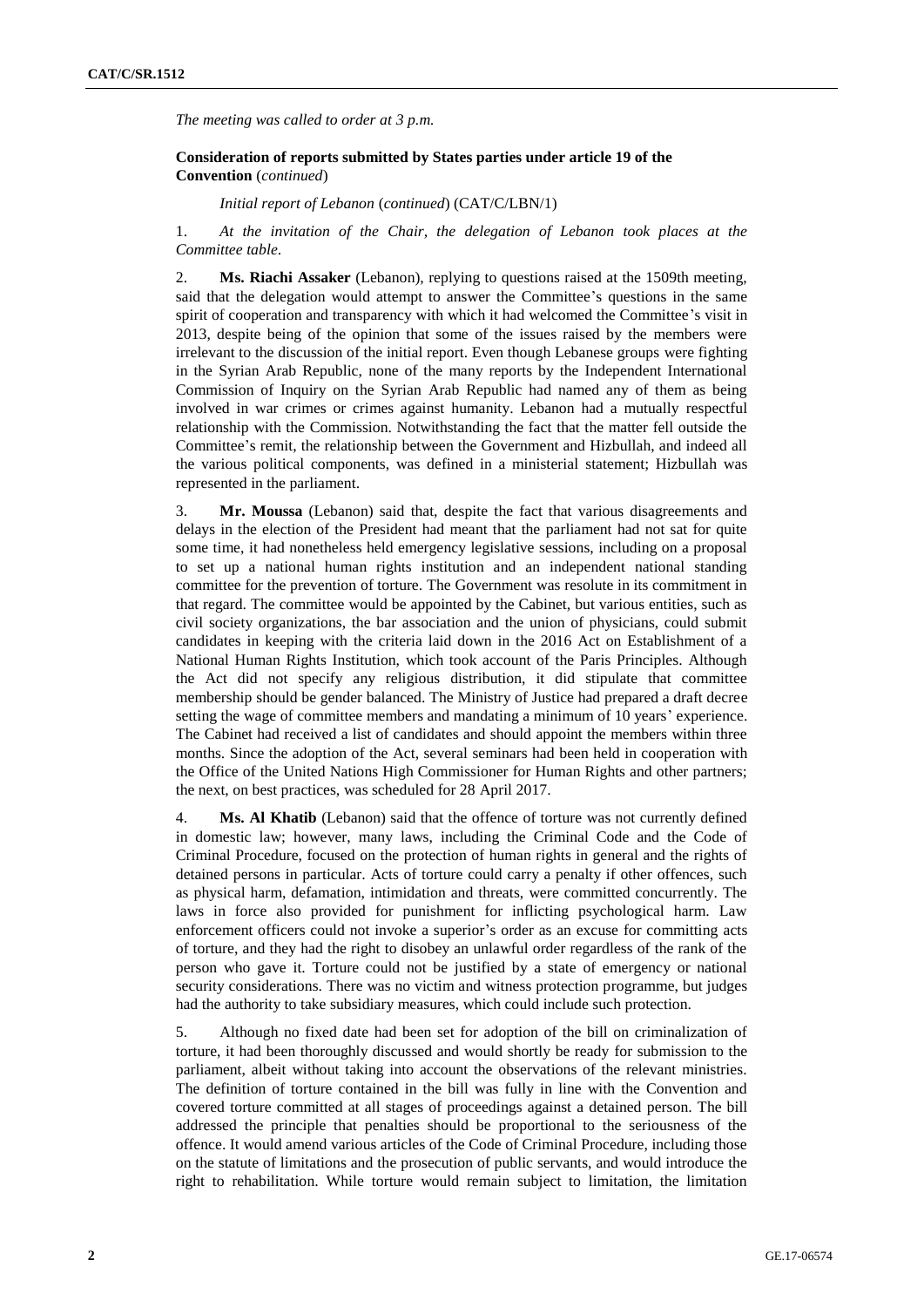period would henceforth begin when a detainee was released rather than on the date of the alleged torture.

6. **Ms. El Asmar** (Lebanon) said that measures were in place to ascertain whether a confession had been obtained under torture. An investigation was initiated whenever there were sufficient grounds to believe that torture had been committed. Since there was no systematic practice of torture in Lebanon, it could not be said that cases of torture were difficult to demonstrate because security personnel were experienced at hiding the results of their actions. Detainees had the right to be examined by a forensic doctor at every stage of proceedings, and examinations could be requested by their relatives or lawyers. Persons who were held for more than four days were entitled to a second examination. While exact figures were not available on the prosecution of perpetrators of torture in Lebanon, there was a large number of relevant cases; there was no evidence, however, of Lebanese nationals having committed torture abroad. Arrested persons had the right to speak or to remain silent, and the choice to remain silent should be reflected in the police report. When a person claimed to have confessed under duress, the court assessed the weight to be given to the confession and could ignore or dismiss it. With advances in technology, confessions were no longer considered to be the definitive proof of guilt; rather, the justice system relied more on tangible evidence such as genetic data and information from electronic position fixing devices.

7. **Mr. Kaed Bai** (Lebanon) said that the Ministry of the Interior and the Directorate-General of General Security were determined to combat torture committed at all stages of proceedings and by all law enforcement officers irrespective of rank. A complaints office in line with international standards had been set up and its staff would receive appropriate training. A strategic plan had been adopted to modernize the Human Rights Division at the Ministry of the Interior. The authorities were collaborating with the embassy of the United Kingdom of Great Britain and Northern Ireland with regard to statistics on cases of torture.

8. **Ms. El Asmar** (Lebanon) said that the extraordinary courts had been established in very specific circumstances. When they no longer had a raison d'être, they would be dissolved by the authorities. The fact that the members of the Justice Council were appointed by the executive branch did not undermine the Council's independence; in fact, those appointed to the Council were among the best judges in the system. Decisions of the Council currently were not appealable, but a bill to amend that provision was before the parliament.

9. **Mr. Rizkallah** (Lebanon) said that the military courts were regulated by law and had jurisdiction over specific offences, including espionage, treason, unlawful carrying of a weapon and terrorism, even when the suspect was a civilian. Children were prosecuted when they were accessories to an offence committed by an adult. However, in such situations, the military court merely ruled on the child's guilt; the sentence was handed down by the juvenile court. All safeguards were upheld, including the mandatory presence of a social worker during the investigation phase.

10. **Mr. Hammoud** (Lebanon) said that the decisions of the military court were appealable.

11. **Ms. El Asmar** (Lebanon) said that the Supreme Judicial Council included a Court of Cassation judge and the head of the Judicial Inspectorate. As a guarantee of independence, its five members were appointed by the Council of Ministers for a non-renewable threeyear mandate. The judiciary was accountable to the Council. Any cases of corruption were brought before a disciplinary committee and could result in demotion or dismissal. Judicial corruption had never led to acts of torture.

12. **Mr. Rizkallah** (Lebanon), referring to the case of a Syrian refugee who had allegedly been arrested and tortured on account of his sexual orientation, said that he was not at liberty to divulge the man's name because he had a right to privacy. However, he could disclose that the man had not been arrested on the grounds of his sexual orientation but because he had been under investigation by the Ministry of Defence for carrying a fake identity card and for suspected membership in a terrorist group. He had been held in military police facilities for less than 24 hours before being handed over to the Internal Security Forces. Notwithstanding the report of the medical examination, which was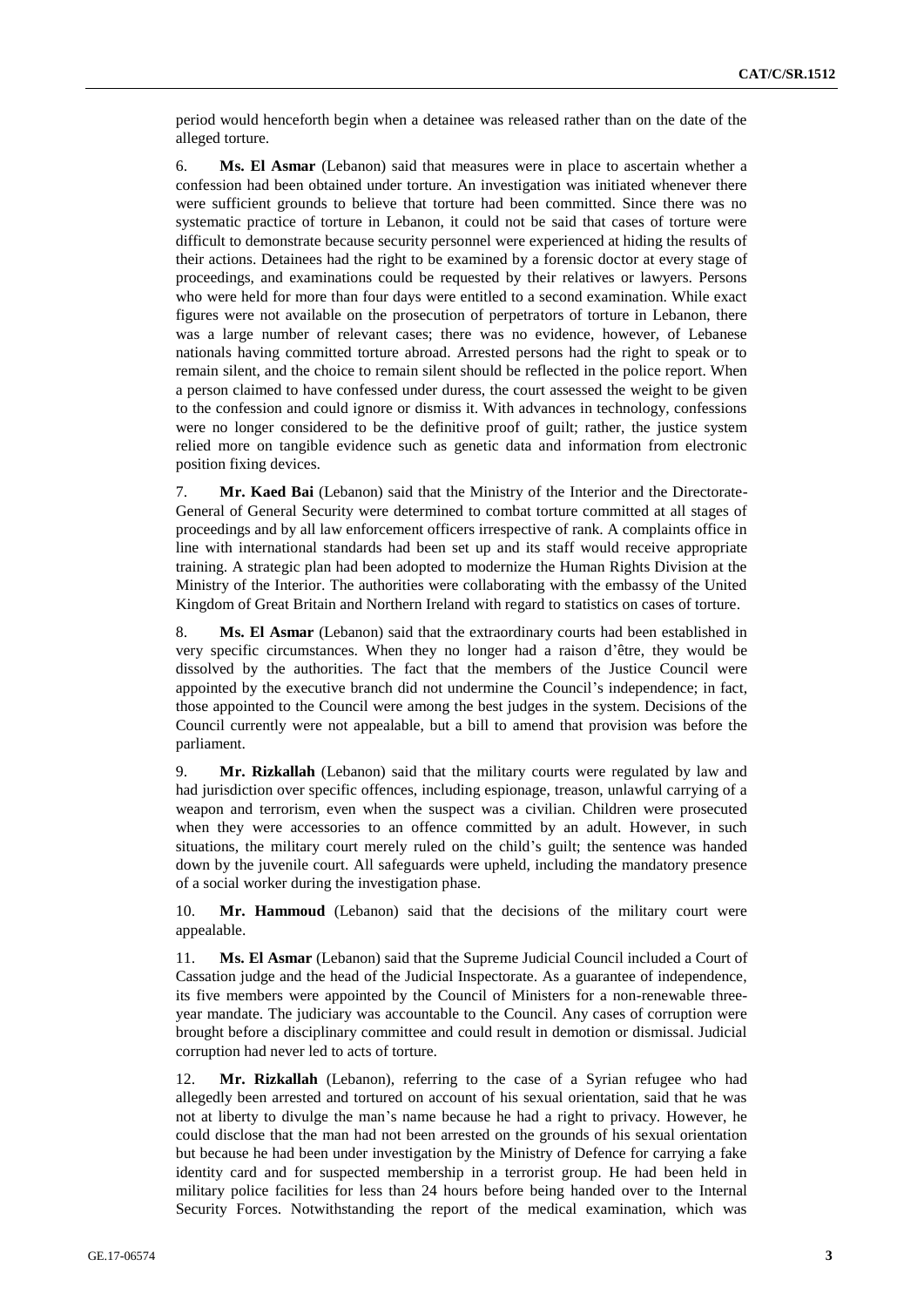appended to the complaint filed by Human Rights Watch and indicated that at the time of the examination the man had water behind one of his eardrums and swelling of the testicles, he had not been subjected to the practices described in the complaint.

13. **Mr. Kaed Bai** (Lebanon) said that the Public Prosecutor at the Court of Cassation had issued a circular banning intrusive body searches of persons and requesting the public prosecution offices at the Court of Appeal to stop authorizing rectal searches. All detainees had the right to an HIV/AIDS examination, free of charge. Questions still surrounded the case of the 36 men arrested during a raid on a cinema who had been subjected to rectal examinations, and information would be reported as the case unfolded. Any violations of the rights of lesbian, gay, bisexual, transgender and intersex (LGBTI) persons were investigated.

14. **Ms. Al Khatib** (Lebanon) said that article 47 of the Code of Criminal Procedure laid down the rights and fundamental guarantees for all detainees. Investigations into cases must be conducted by the legally competent authority, and judicial officers were therefore entitled to launch investigations only on instruction from the Public Prosecution Office. Detainees had the right to an interrogation without delay; to be informed of the grounds for their arrest and of the evidence of the charge against them; to seek assistance from a lawyer; to make a telephone call; and to request a medical examination by a forensic pathologist. The Public Prosecutor at the Court of Cassation did not deny any requests filed for a medical examination, and the forensic doctor submitted the medical report within 24 hours following the examination. Other provisions of article 47 of the Code of Criminal Procedure set out the right of detainees to remain silent and to refrain from taking an oath. The Public Prosecution Office oversaw the judicial police officers dealing with cases involving minors, women and foreign nationals, who were afforded special legal safeguards. With regard to minors, the law established the obligation to take the suspect's age into account during interrogation, to avoid legal proceedings where possible, and to ensure strict segregation of juvenile and adult detainees. With regard to women, the law ensured that female detainees were afforded fair treatment that took into consideration gender differences and equality. Foreign nationals were entitled to, inter alia, interpreters and communication with the relevant consulate.

15. **Mr. Hammoud** (Lebanon) said that, as a signatory to the Optional Protocol, the State party received visits to prisons from various international and national bodies, including civil society organizations and the International Committee of the Red Cross. While individual cases of torture might come to light, there was no systematic torture in the State party. The Public Prosecution Office at the Court of Cassation was competent to receive complaints regarding acts of torture and take follow-up action. Regarding the case of a person under indictment for drug trafficking mentioned by Mr. Hani, while it was not clear which bodies had carried out the arrest, the individual had subsequently been referred to the competent authorities.

16. **Ms. Al Khatib** (Lebanon) said that the Public Prosecutor at the Court of Cassation had issued a circular to all prison authorities reiterating the obligation to respect the legal time frames for custody. Under national legislation, the period of police custody during the preliminary investigations was 48 hours, which could be extended for a further 48 hours upon a reasoned decision of the Public Prosecutor. Where the penalty for the offence was imprisonment of less than one year, the person could not be held in custody for longer than 48 hours.

17. With regard to the rights of detainees, the Public Prosecutor at the Court of Cassation had the right to monitor all operations by the judicial police. Judicial police officers could report any cases regarding ill-treatment of persons in custody to their superiors, and all violations in that regard were punishable. The Public Prosecutor was required to act every time he or she received proof of illegal acts. On the question of arbitrary detention, the detention of an Ethiopian national for 10 days before being brought before a competent court did indeed constitute a violation of that person's rights and therefore required intervention by the Public Prosecutor in order to ensure that all those responsible were held accountable. If those allegations were proved, the appropriate measures would be taken.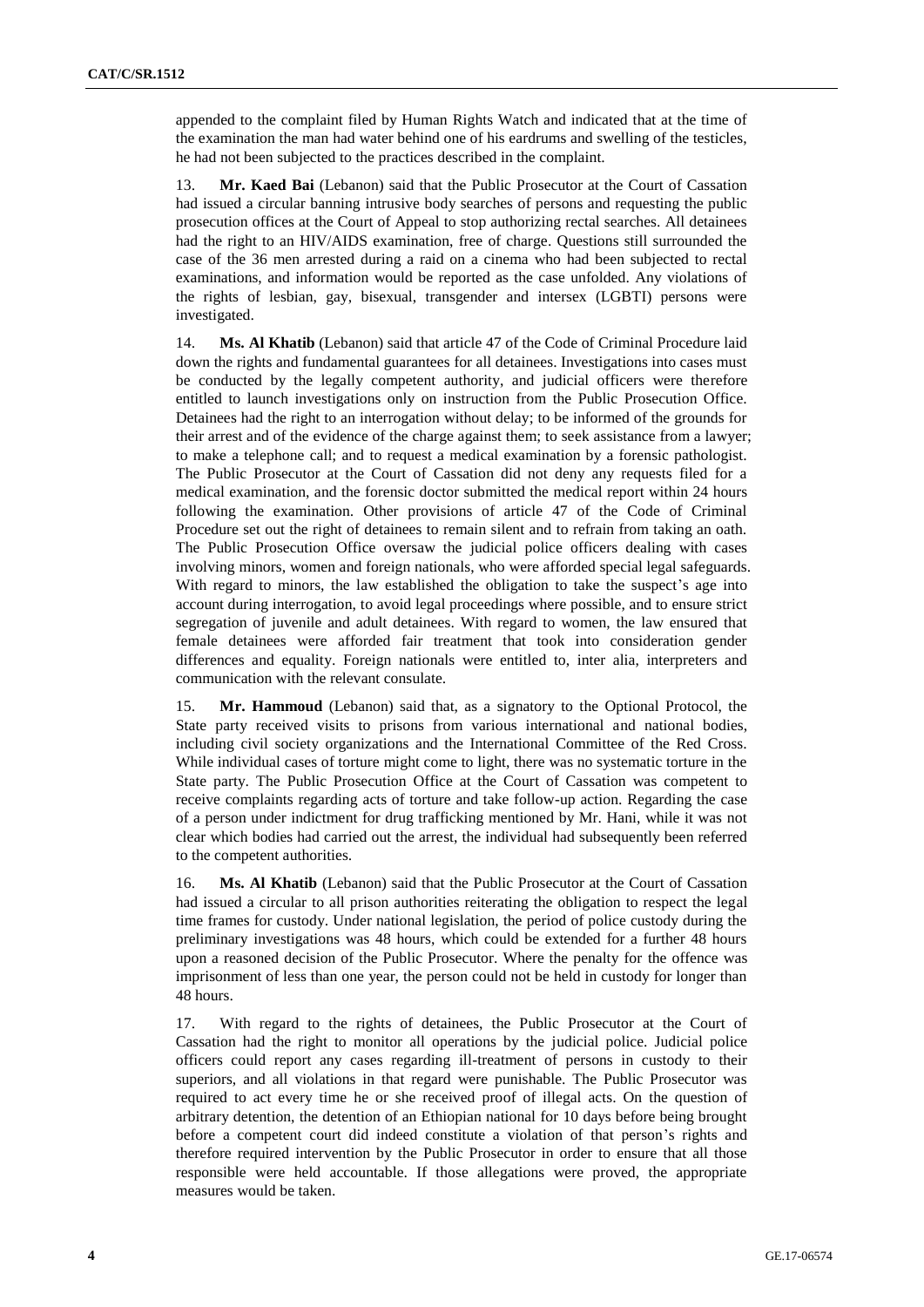18. Alternatives to custody were defined and governed under article 111 of the Code of the Criminal Code of Procedure. In practice, however, judges most frequently turned to the system of sponsorship (*kafala*) and travel restrictions, as other alternatives were costly. So far as secret detention centres were concerned, section XI (f) of the report, on safeguards for the protection of individuals especially at risk, explained that the Code of Criminal Procedure explicitly prohibited secret detention.

19. **Mr. Hammoud** (Lebanon) emphasized that there were no State-run secret detention centres in the State party. By law, all arrests and detentions in registered centres were reported.

20. **Mr. Kaed Bai** (Lebanon) said that no centre for torture had been set up under the aegis of the Ministry of Defence. The detention centre in Achrafieh had been established on Intelligence Service premises and operated in line with the law. While hard labour in prisons was permitted under the Criminal Code, it was rarely imposed in practice and was not a form of torture in any case.

21. **Mr. Youssef** (Lebanon) said that rules drawn up in 2015 regulated the entry, exit and re-entry of Syrian refugees to the country. A new policy had removed the obligation for Syrian refugees registered with the Office of the United Nations High Commissioner for Refugees to pay US\$ 200 to apply for a renewal of residency permits. The 4,000 registered Syrian workers in the country were bound by different rules. The 14 non-Lebanese nationals referred to by Mr. Touzé had been accused of crimes and brought to justice but had not in fact been expelled. Although the State party had not ratified the 1951 Convention Relating to the Status of Refugees, the principle of non-refoulement was strictly observed, particularly with regard to Syrian refugees. A memorandum of understanding had been signed between the Office of the United Nations High Commissioner for Refugees and the Directorate-General of General Security to ensure fair and dignified treatment of all asylum seekers.

22. **Mr. Hammoud** (Lebanon) said that deportation orders issued to foreign nationals convicted of a crime in the State party were not executed where subsequent assessments revealed that the individuals concerned would be at risk of torture upon their return.

23. **Ms. Al Nouairi** (Lebanon) said that, as at 18 April 2017, around 6,000 men and 270 women were detained in the State party. There were 147 juvenile detainees, while 174 minors were serving a juvenile sentence. Around 60 per cent of prisoners were Lebanese and 40 per cent were foreign nationals, over half of whom were Syrians. The number of Lebanese minors detained was only slightly higher than that of Syrians, which stood at around 43 per cent. Since 2014, there had been a gradual decrease in the number of Syrian and Palestinian detainees in the State party.

24. Children were never allowed to be in contact with adults while they were in custody or in prison. They were supervised by the Ministry of Justice and the Directorate for Children. The Directorate of Prisons, which had been set up under the Ministry of Justice in 2012, was committed to upholding prisoners' rights and monitoring their living conditions. Staff across all prisons were trained by the Ministry of Justice, and court personnel received information on prisoners' and detainees' rights. Reports on detainees awaiting judgment were reviewed by the Public Prosecutor at the Court of Cassation, who subsequently carried out unannounced visits to the relevant detention centres and drew up reports on the cases concerned. To date, six such reports had been submitted to the competent authorities, who had taken the necessary steps. There was close cooperation between the Ministry of Justice and the prison authorities. Under the Ministry of Justice, vocational training was provided to prisoners by qualified professionals with a view to facilitating their employment upon release.

25. A committee had been set up under the Ministry of Justice to address the issue of penalty reduction, which engaged with detainees on an individual basis to improve their behaviour and reduce their sentences. It also ran training workshops to raise prisoners' awareness of their rights and organized cultural events in detention centres.

26. A project had been launched in June 2015 in cooperation with the Restart Centre for the Rehabilitation of Victims of Violence and Torture, and financed by the European Union,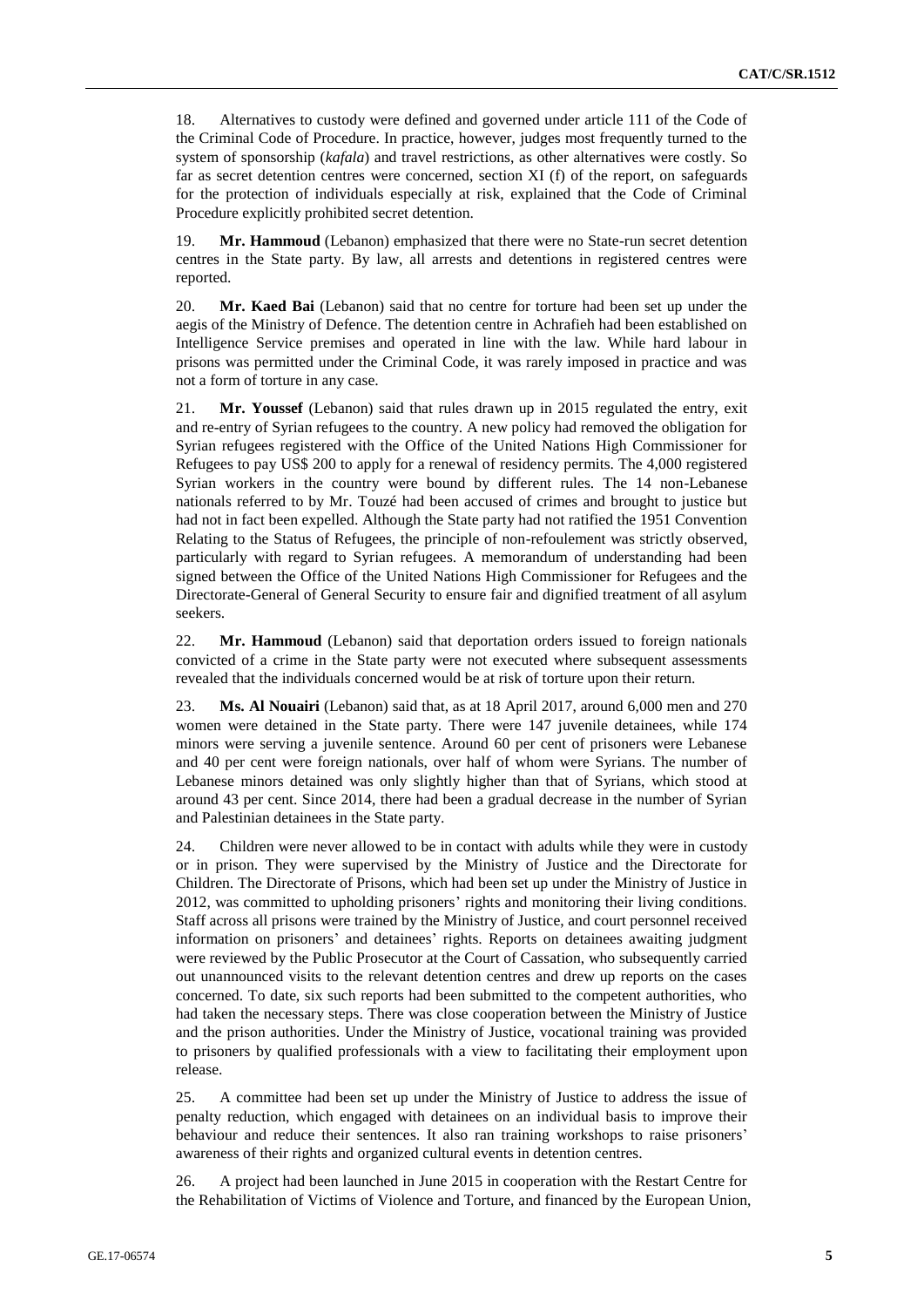to strengthen forensic medicine in the State party. As part of the project, a database would be established under the Department of Forensic Medicine, and information on the training and appointment of forensic doctors would also be registered. The provision of continuing education for forensic doctors was ensured. In addition, a forensic medicine centre had been established at the Palais de Justice in Tripoli in 2015, which was to be expanded to courts in other regions. Training for judges covered the implementation of the Convention, the Optional Protocol, and the Manual on the Effective Investigation and Documentation of Torture and Other Cruel, Inhuman or Degrading Treatment or Punishment (Istanbul Protocol). Additional training on the rights of detainees was afforded to judges in coordination with Dignity — the Danish Institute against Torture.

27. **Mr. Kaed Bai** (Lebanon) said that, since existing legislation providing for a prison complaints system was somewhat outdated, work was under way on the establishment of a new complaints mechanism. An ad hoc office had been set up to receive complaints in the Roumieh prison, in cooperation with the Bureau of International Narcotics and Law Enforcement Affairs at the United States embassy in Beirut. The authorities dealt with violence among prisoners on a case-by-case basis in accordance with the relevant laws and regulations. NGOs and independent committees were granted access to visit prisoners, and that would continue to be the case after the establishment of the national human rights institution. The Government was doing its utmost, with the available resources, to improve living conditions in prisons, and to that end cooperated with local, regional and international bodies, such as the International Committee of the Red Cross and the United Nations Development Programme. All detention centres and prisons were constantly monitored, and the sexual harassment and rape of girls were completely unacceptable and constituted disciplinary violations. Solitary confinement was provided for under Decree No. 14310 and ranged from 4 days to a maximum of 30 days if ordered by the Commander of the Gendarmerie. There were no secret prisons in Lebanon.

28. **Mr. Hammoud** (Lebanon) said that male guards guarded women's prisons externally but female guards were responsible for monitoring all activities inside them.

29. **Mr. Rizkallah** (Lebanon) said that many of the individual cases cited by the Committee were familiar to the authorities and had been investigated and handled in accordance with the law. Journalist Rami Aysha had been arrested along with an army officer for possession of arms; they had been sentenced by the military tribunal and had exercised their right to appeal, but it had been rejected for legal reasons. No complaints had been received to the effect that they had been beaten. Ghassan Slaiby had been arrested for terrorism in 2006 and his case had been referred to the military prosecutor; no complaints of torture had been received in that case. Layal Al Kayaje had confessed that she had fabricated the story that had been published on a media website in order to gain the sympathy of journalists and secure a job. Regarding the case of the two minors who were supporters of Sheikh Al Assir, following the attack by a terrorist group in Abra in 2013, several terrorists had been arrested and there had been violations by some military personnel, who were awaiting trial before the military tribunal in August 2017. Walid Diab had been arrested in 2014 for the crime of terrorism and had been brought before the military tribunal; no complaints of torture had been received in that case either. The delegation did not have any information on the 2017 case of torture involving the military police and would welcome further details in that regard from the Committee.

30. **Ms. Al Khatib** (Lebanon) said that the Ministry of Labour had taken a range of measures to protect the rights of domestic workers. One of the most important steps had been the establishment of a hotline for domestic workers to report violations of their rights by their employers; the hotline number, together with a handbook on workers' rights in a number of languages, was provided to migrant workers on arrival at Beirut airport. Nonnationals enjoyed the same level of protection as Lebanese workers when it came to protection against ill-treatment. The authorities dealt with reports of burglaries by domestic workers in the same way as all other complaints. If the complaint was substantiated and there was sufficient evidence against the domestic worker, he or she was prosecuted. There had been cases in which domestic workers had been acquitted because of insufficient proof, and one case in which an employer had been prosecuted for wrongfully accusing a domestic worker.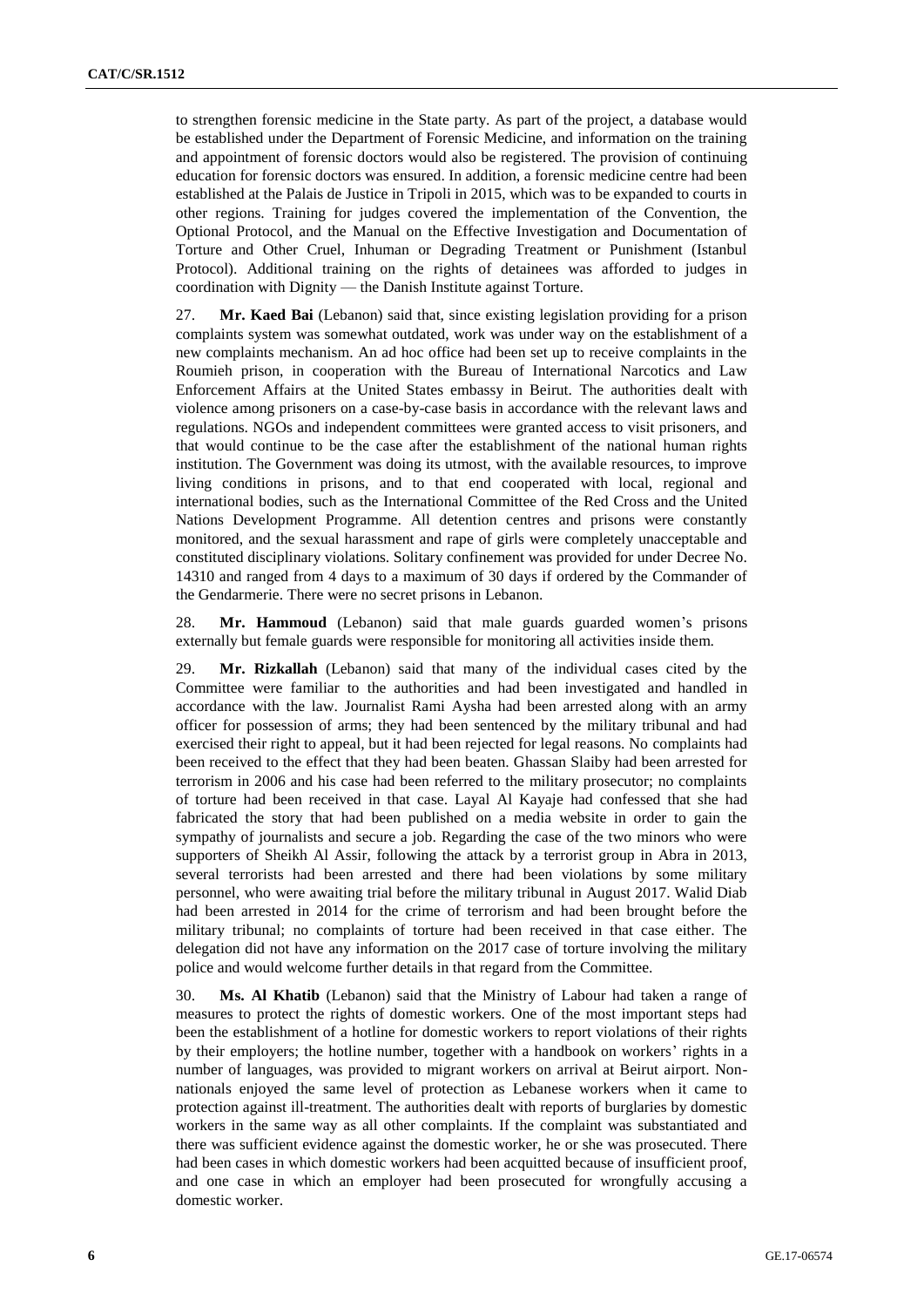31. **Mr. Kaed Bai** (Lebanon) said that training in international humanitarian and human rights law was a compulsory part of both initial and continuing training in all military institutions. The Directorate-General of the Internal Security Forces had recently amended its Code of Conduct, in cooperation with the Office of the United Nations High Commissioner for Human Rights, to bring it in line with international human rights standards. A training course on combating torture was currently being developed. The training session with the Association of Justice and Mercy had not been cancelled but merely postponed to a more suitable time; it had been organized later in cooperation with the United Nations Development Programme and had yielded constructive results.

32. **Mr. Touzé** said that he was concerned that, in the most recent draft of the proposed amended article 401 of the Criminal Code, the definition of torture was now limited to certain circumstances rather than to all circumstances, as had been the case in the first version. The fact that the penalties applicable to perpetrators of torture would depend on the consequences of the torture on the victim was also a matter of concern; the act itself should be punishable, regardless of the consequences. The reference to cruel, inhuman and degrading treatment or punishment should be reinstated, as should the reference to the fact that no exceptional circumstances could be invoked to justify torture. He would be interested to hear more about the reasons for including a statute of limitations.

33. The delegation should provide details of the number of complaints and convictions for acts of torture under existing legislation and state whether there were any plans to amend legislative provisions on the protection of witnesses. Under article 47 of the Criminal Code, evidence obtained under torture could not be used, but the burden of proof in that regard was on the victims and they often had difficulty proving their allegations of torture. Did the authorities open an ex officio investigation when allegations of torture were made? He wished to know whether the introduction of video recording might be considered, along with the requirement that a lawyer be present from the outset of custody. With regard to the examinations to which LGBTI persons were reportedly subjected against their will, he would be grateful for further information on the cases in which such examinations had been practised. He was concerned that the de facto criminalization of homosexuality could cause moral suffering and fear of persecution and thus constitute degrading treatment. Given the conflicting accounts of the authorities and NGO sources with regard to the individual cases of allegations of torture cited by the Committee, he asked why the facts presented by civil society did not seem to be taken into account by the State party.

34. **Mr. Hani** said that he would like details of the case of the individual arrested by a non-State group in a practice that appeared to be akin to a citizen's arrest. The new draft of the revised article of the Criminal Code marked a regression vis-à-vis the initial version, particularly as it made no reference to cruel, inhuman and degrading treatment or punishment or to the rehabilitation and compensation of victims. A statute of limitations should not apply to crimes of torture and cruel, inhuman and degrading treatment or punishment. He would welcome clarification of the statistics on the number of pretrial detainees and convicted prisoners. He wished to know what steps the State party was taking to adopt modern investigation techniques and move away from violent interrogation. If the penalty of forced labour was no longer applied, he wondered why it was not simply abolished. The rules on solitary confinement were contrary to the Convention and needed to be brought in line with international standards. The delegation should provide details on the excessive use of force during peaceful demonstrations and on the number of deaths in prisons. He would be interested to know whether any action had been taken to follow up on the Committee's recommendation to introduce alternatives to body searches, such as scanners.

35. **Ms. Belmir** said that the Committee had always stressed the importance of arrested persons having access to a lawyer from the outset of their custody, prior to being brought before a judge. The situation whereby civilians were tried by the military courts should be reviewed. She would welcome clarification with regard to the possibility of sentences being reduced by a special committee.

36. **Mr. Bruni** said that he would like clarification of what was meant by "incommunicado detention" in the State party report. He was concerned that solitary confinement could be ordered for up to 30 days, which exceeded the maximum of 15 days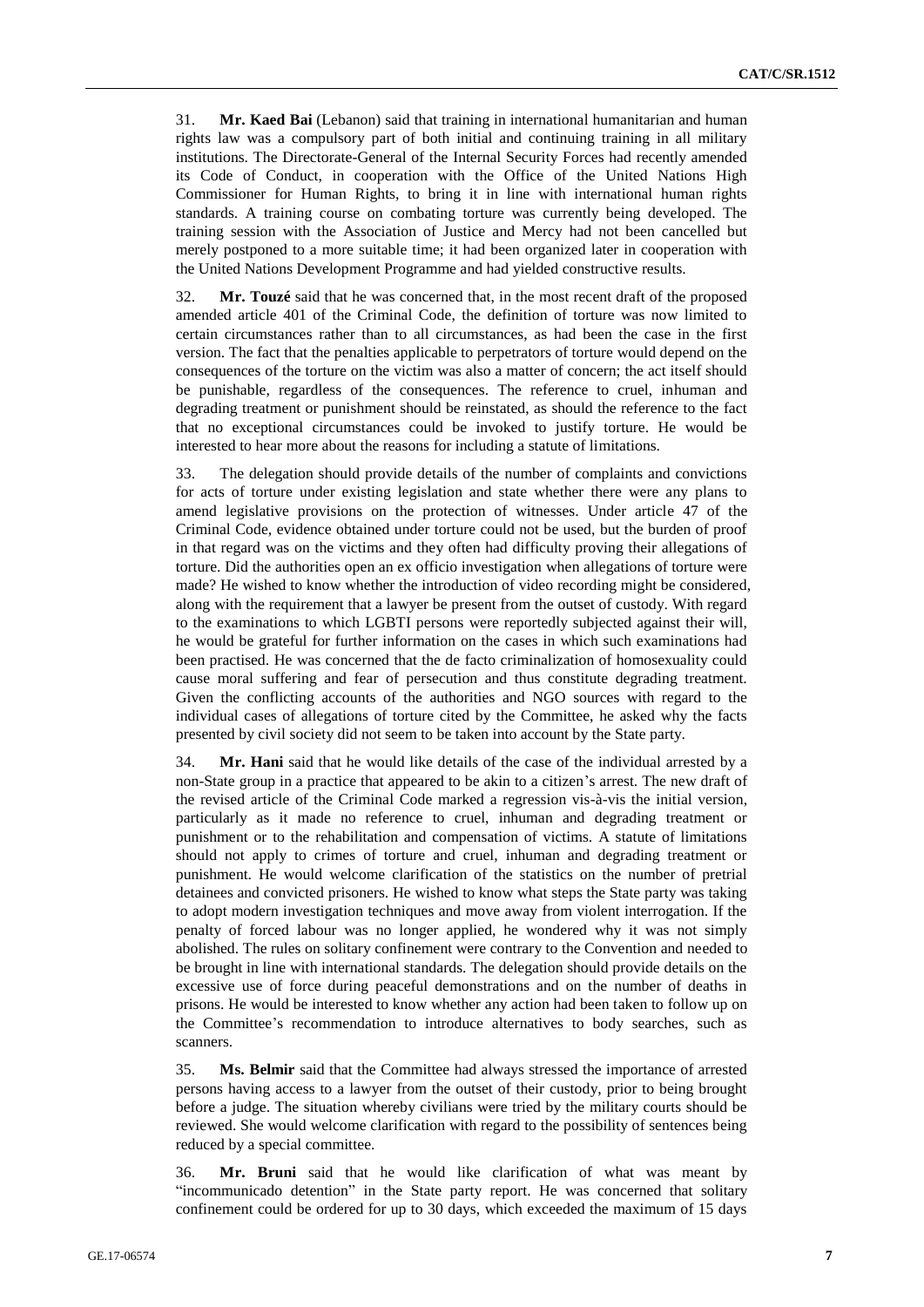provided for under the United Nations Standard Minimum Rules for the Treatment of Prisoners, beyond which it could amount to torture or cruel, inhuman or degrading treatment or punishment.

37. **Ms. Gaer**, referring to the statement by the head of the delegation that the State party's relationship to Hizbullah was a political matter and thus not under the Committee's purview, said that the Committee was tasked with identifying situations in which pain or suffering was inflicted by or at the instigation of or with the consent or acquiescence of a public official or other person acting in an official capacity. In its account of the results of the article 20 inquiry on Lebanon, the Committee had noted with great concern the allegations received concerning unlawful arrests and torture by non-State actors, such as militias affiliated to Hizbullah, and the subsequent handover of the victims to the Lebanese security agencies. Such handovers, as in the Rami Aysha case, raised the question of whether Hizbullah was acting as a de facto substitute State authority. It appeared that, at the very least, there was some acquiescence, and the question of the relationship with Hizbullah was therefore a valid one, to which she would welcome a response.

38. **Ms. Racu** said that the Committee remained concerned by the large number of persons held in pretrial detention and would appreciate recent data on the use of alternatives to pretrial detention.

39. **The Chair** said that he would be grateful for further information on how the application of fundamental legal safeguards for detained persons was monitored.

40. **Mr. Hani** said that clarification was needed regarding the assumption of responsibility for acts of torture and ill-treatment perpetrated by non-State actors.

41. **Mr. Hammoud** (Lebanon) said that safeguards for detained persons were enshrined in law and implemented in practice. The lawyer or family members of an accused person could contact the judge, either in person or by telephone and, as regularly took place, could request that a doctor should be appointed to conduct a medical examination. Detained persons occasionally met with the Public Prosecutor at the Court of Cassation in person. Witnesses to the commission of an offence had the right to arrest the offender and bring him or her to the competent authorities. The burden of proof was not reversed in cases of torture, the use of video cameras to obtain evidence was encouraged, and there had been criminal cases in which homosexuals had been acquitted. Efforts had been made to incorporate recent developments in forensic science into methods of investigation. He could see no objection to the possibility of amending the provisions of the Criminal Code concerning forced labour. The security forces had not used excessive force against persons protesting in front of government buildings. In fact, it had been protestors who had used violence against the security forces. International support was being provided with the introduction of scanners. No complaints had been filed regarding arrests conducted by non-State groups, and he did not have any evidence that detention centres operated by such groups existed.

42. **Mr. Kaed Bai** (Lebanon) said that there were plans to launch an ambitious project providing for the installation of video cameras in all Internal Security Forces facilities. It was part of a broader process to guarantee the protection of human rights. From a procedural perspective, it would be necessary to draw up the appropriate legal framework. Notwithstanding the fact that the Standard Minimum Rules for the Treatment of Prisoners (the Mandela Rules) were an integral part of training courses for public servants, the Prisons Act from 1949 provided that a detained person could be placed in solitary confinement for 30 days. It had not thus far proved necessary to update that provision. Training courses on the appropriate use of force, which were provided for all officers of the Internal Security Forces, placed emphasis on questions of proportionality, legitimacy, accountability and necessity.

43. **Mr. Rizkallah** (Lebanon) said that the few cases of alleged torture mentioned by the Committee were not representative of the situation in Lebanon, as hundreds of detained persons who had appeared before the courts and been released for lack of evidence had not filed complaints of torture. The Ministry of Defence cooperated with civil society and had held meetings with representatives of civil society organizations. A 2017 prison action plan was being implemented, and military prisons were required to abide by regulations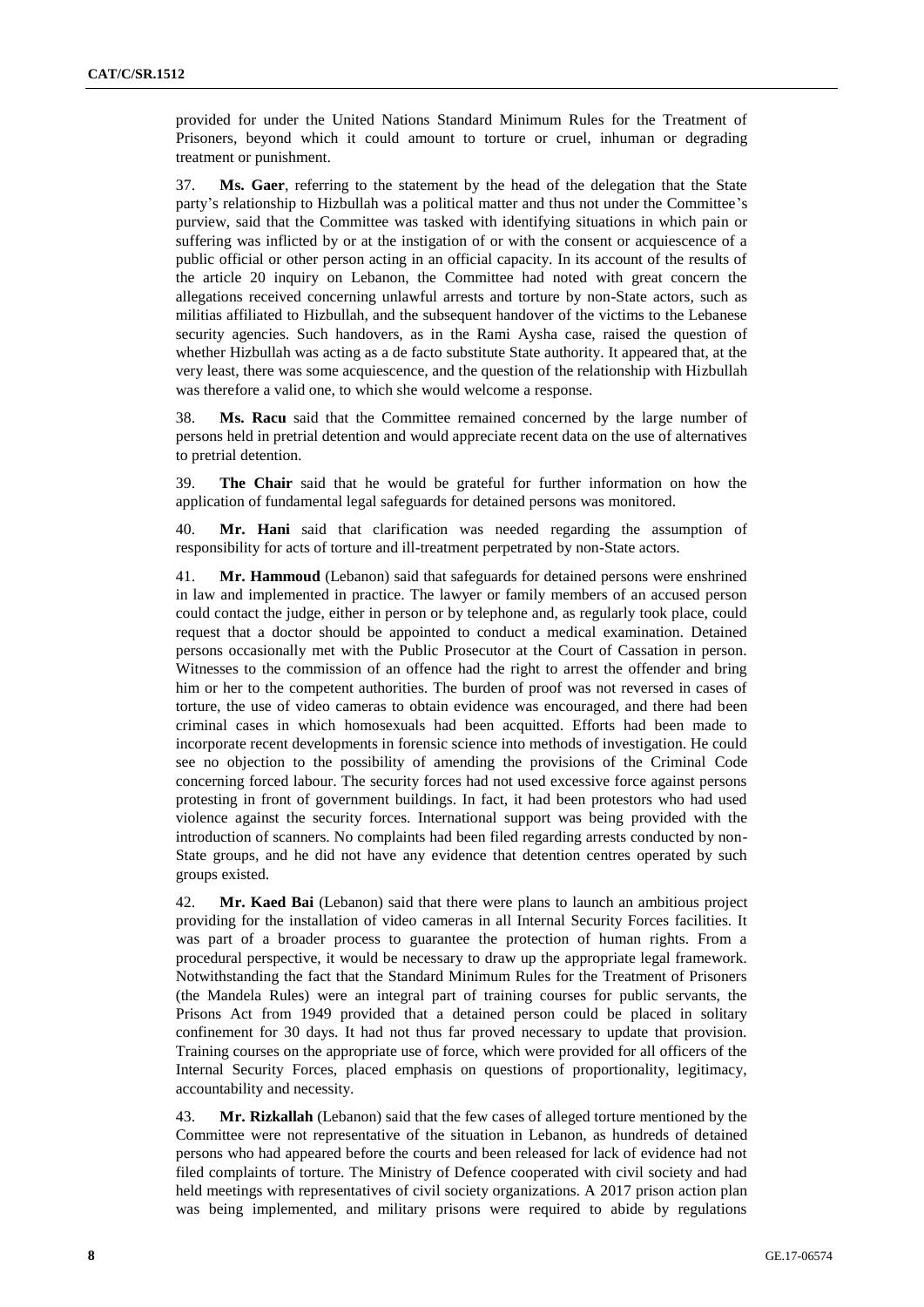introduced in 2015. Training materials had been produced for all prison officials. The army was prohibited from using force to establish order in prisons. A committee had been set up to monitor the human rights situation in prisons.

44. **Ms. Al Khatib** (Lebanon) said that Act No. 62 of 2016, which had established the national human rights institution, reproduced in its article 22 the definition of torture set out in article 1 of the Convention, a fact that would be highlighted when the bill on criminalization of torture was submitted to the Parliament. Penalties for torture were proportionate in severity to the gravity of the offence and were thus particularly severe for acts of torture that caused disability. The maximum penalties for torture would be increased. Even though the international instruments to which Lebanon was a party already took precedence over its domestic legislation, the Committee's concerns would be brought to the attention of the parliament. With regard to exceptional circumstances, it had been established that acts of torture or other cruel, inhuman or degrading treatment or punishment could not be justified in any circumstances, including on grounds of national security.

45. As in many countries, the documentation of acts of torture presented a challenge. In cooperation with the Restart Centre for the Rehabilitation of Victims of Violence and Torture, the Ministry of Justice had organized training courses on the Istanbul Protocol for forensic doctors. Victims could consult a forensic doctor to obtain the documentation required to file a complaint of torture.

46. It had been established that the public prosecutor or the court exercising jurisdiction could take all necessary urgent measures to protect victims and witnesses against all forms of ill-treatment, intimidation or reprisal, and courts and judges took full account of the psychological vulnerability of witnesses. Article 401 of the Criminal Code provided that measures should be taken to ensure the rehabilitation of victims, although the relevant implementing decrees had not yet been passed. Article 47 of the Code of Criminal Procedure established that arrested persons had the right to meet with a lawyer, but, without the judge's permission, the lawyer did not have the right to be present at his or her client's questioning.

47. **Mr. Raad** (Lebanon) said that, in 2016, the Ministry of Foreign Affairs and Emigrants had proposed that a national committee should be set up to prepare reports for submission to the United Nations human rights treaty bodies. It would consist of representatives from various ministries. The delegation was not currently able to comment on the Government's position concerning the procedure for individual communications provided for under article 22 of the Convention.

48. With regard to the Committee's visit to Lebanon in April 2013, it should be noted that, in January 2014, the Government had submitted its responses to the recommendations contained in the Committee's inquiry report of November 2013. In November 2014, the Government had submitted a follow-up report on the Committee's inquiry report, in which it had responded to those recommendations in greater detail. However, no written acknowledgement had been received from the Committee.

49. He wished to emphasize that the Government attached great importance to the implementation of the Convention and was fully prepared to cooperate with the Committee.

50. **Ms. Riachi Assaker** (Lebanon) said that her country supported the Independent International Commission of Inquiry on the Syrian Arab Republic and respected the mandate conferred upon it by the Human Rights Council. The Lebanese authorities undertook to provide logistical support to the Commission, including the issuance of visas to its members. Her delegation fully respected, though did not fully accept, the Committee's interpretation of its own mandate.

51. The Government attached great importance to the Committee's consideration of the initial report of Lebanon and was fully committed to the eradication of torture and other cruel, inhuman and degrading treatment or punishment. The reporting procedure had enabled Lebanon to strengthen its cooperation with the Committee at a time at which the country was facing enormous challenges in connection with the crisis in the neighbouring Syrian Arab Republic.